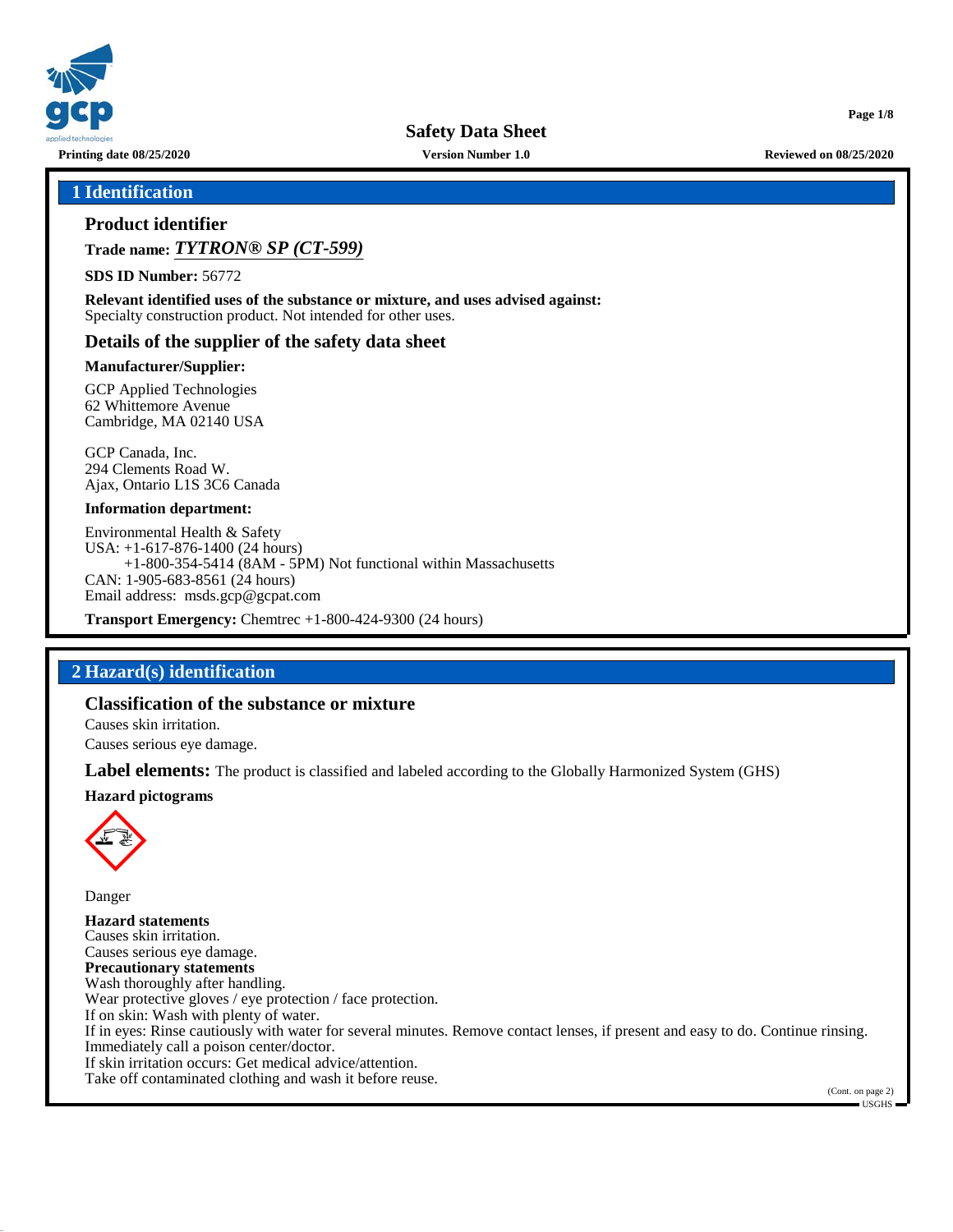**NFPA ratings (scale 0 - 4)**

3 1  $\overline{0}$ Health  $= 3$  $Fire = 1$ Reactivity  $= 0$ 

#### **HMIS-ratings (scale 0 - 4)**

 HEALTH FIRE **REACTIVITY** 0 3  $\boxed{1}$ 

Health  $= 3$  $Flammability = 1$ Reactivity  $= 0$ 

### **Other hazards**

**Results of PBT and vPvB assessment**

**PBT:** Not applicable. **vPvB:** Not applicable.

### **3 Composition/information on ingredients**

#### **Chemical characterization: Mixture**

**Description:** Mixture of the hazardous substance(s) listed below with additional nonhazardous ingredients.

| <b>Hazardous components:</b>              |  |  |  |
|-------------------------------------------|--|--|--|
| 102-71-6 Triethanolamine                  |  |  |  |
| 14960-06-6 Sodium lauryliminodipropionate |  |  |  |
| $68585-34-2$ Sodium alkyl ether sulphate  |  |  |  |
| 124-07-2 Octanoic acid                    |  |  |  |

**Additional information:** Non-hazardous ingredients may be listed in Section 15; Right-To-Know disclosure.

# **4 First-aid measures**

### **Description of first aid measures**

**General information:** Get medical advice/attention if you feel unwell.

**After inhalation:** No special measures required.

#### **After skin contact:**

Immediately wash contaminated skin with soap or mild detergent and water. If this chemical soaks clothing, immediately remove clothing and wash skin.

**After eye contact:** Rinse cautiously with water for several minutes.

#### **After swallowing:**

Rinse mouth.

Do NOT induce vomiting.

### **Information for doctor:**

**Most important symptoms and effects, both acute and delayed** No further relevant information available.

**Indication of any immediate medical attention and special treatment needed** No further relevant information available.

### **5 Fire-fighting measures**

### **Extinguishing media**

**Suitable extinguishing agents:** CO2, extinguishing powder or water spray. Fight larger fires with water spray.

(Cont. on page 3)

(Cont. from page 1)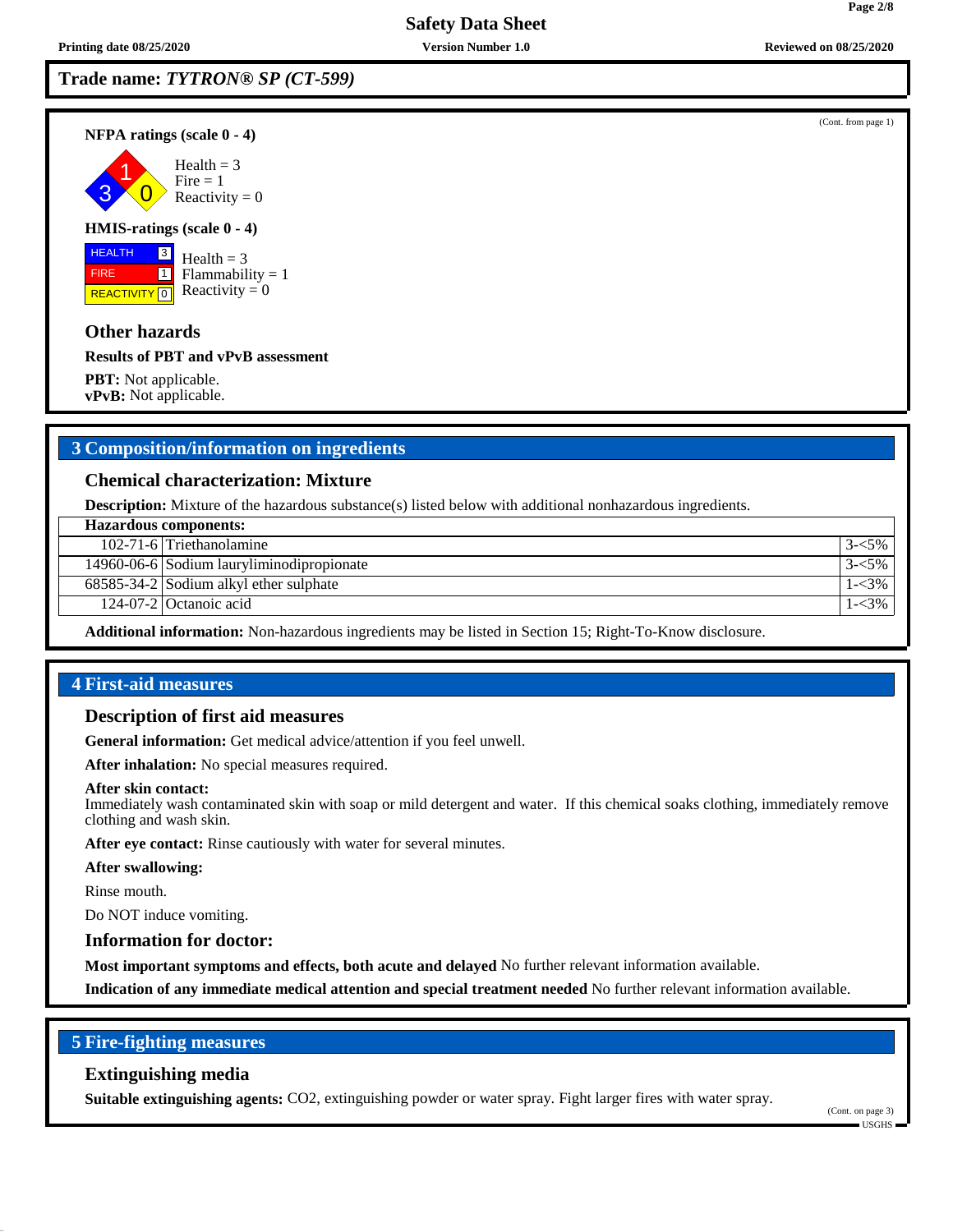# **Trade name:** *TYTRON® SP (CT-599)*

**Printing date 08/25/2020 Version Number 1.0 Reviewed on 08/25/2020**

(Cont. from page 2)

### **Special hazards arising from the substance or mixture**

Combustion products may include toxic gases such as carbon monoxide and smoke.

### **Advice for firefighters**

**Protective equipment:** Wear personal protective equipment.

**Additional information** Collect contaminated fire fighting water separately. It must not enter the sewage system.

# **6 Accidental release measures**

### **Personal precautions, protective equipment and emergency procedures**

Wear protective equipment. Keep unprotected persons away.

**Methods and material for containment and cleaning up:** Use neutralizing agent.

### **Reference to other sections**

See Section 7 for information on safe handling.

See Section 8 for information on personal protection equipment.

See Section 13 for disposal information.

# **7 Handling and storage**

### **Handling:**

**Precautions for safe handling** No special precautions are necessary if used correctly.

**Information about protection against explosions and fires:** No special measures required.

**Conditions for safe storage, including any incompatibilities**

**Storage:**

**Information about storage in one common storage facility:** No special measures required.

**Further information about storage conditions:** Keep receptacle tightly sealed.

**Specific end use(s)** No further relevant information available.

### **8 Exposure controls/personal protection**

**Additional information about design of technical systems:** No further data; see item 7.

**Control parameters**

**Components with limit values that require monitoring at the workplace:**

**102-71-6 Triethanolamine**

TLV (USA) Long-term value: 5 mg/m<sup>3</sup>

**Additional information:** The lists that were valid during the creation were used as basis.

### **Exposure controls**

**Personal protective equipment:**

**General protective and hygienic measures:** The usual precautionary measures for handling chemicals should be followed.

#### **Breathing equipment:**

Control exposure to ingredients with workplace control parameters if mentioned above. If no ingredients are listed, respiratory protection is generally not required.

If exposure limits are listed and may be exceeded, use approved respiratory protective equipment and filter type appropriate for the listed ingredients. (NIOSH, CEN, etc.).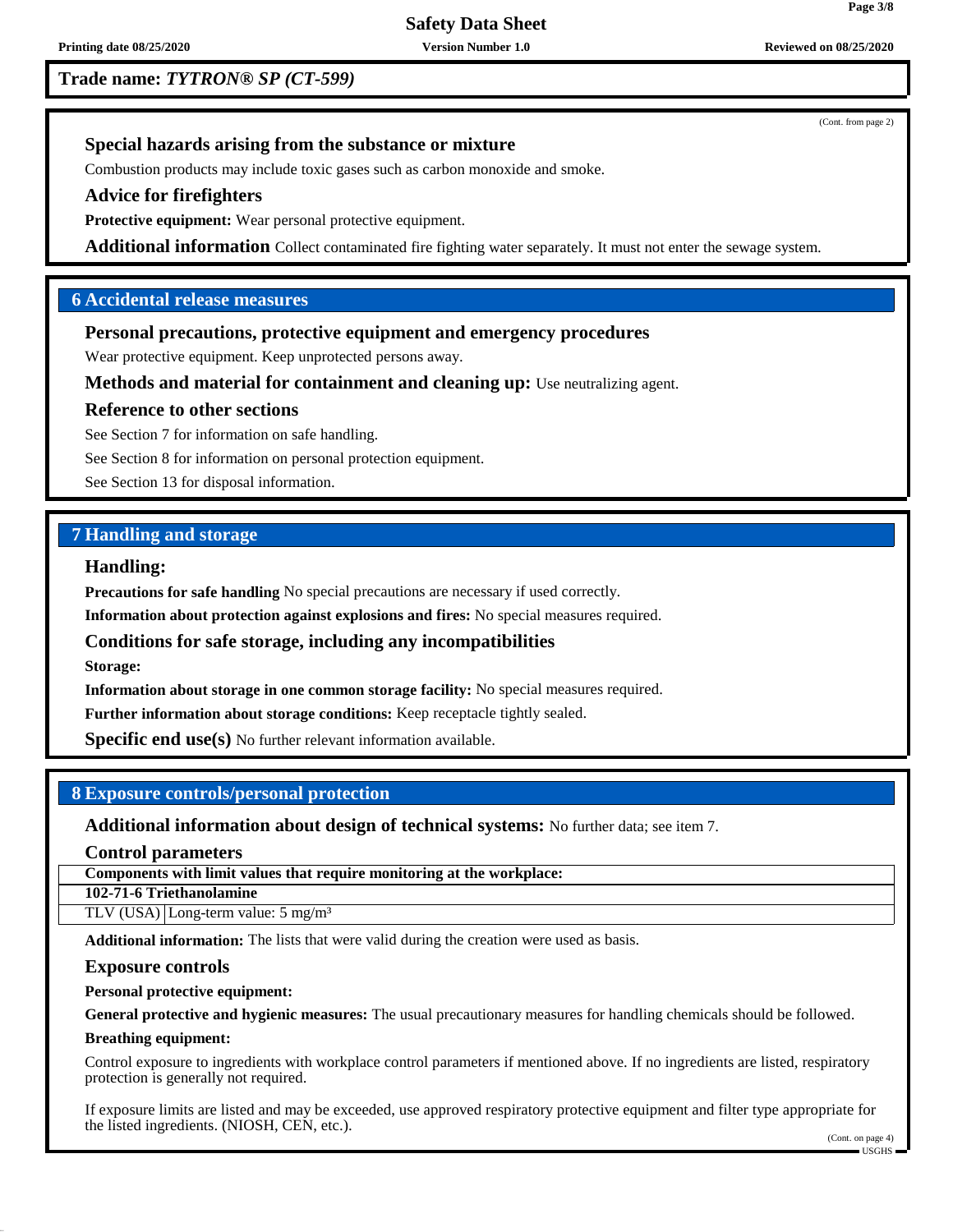# **Trade name:** *TYTRON® SP (CT-599)*

**Protection of hands:** Gloves should be worn to prevent skin contact and should be impermeable and resistant to the product. **Material of gloves**

Nitrile rubber.

Rubber or other impervious gloves should be worn to prevent skin contact.

**Eye protection:**



Safety glasses with side shield protection.

**Body protection:**

Use personal protective equipment as required.

Take off contaminated clothing.

# **9 Physical and chemical properties Information on basic physical and chemical properties General Information Appearance: Form:** Liquid Color: Liquid Color: **Color:** According to product specification<br> **Characteristic** Characteristic Characteristic<br>Not determined. **Odor threshold: pH-value (~) at 20 °C (68 °F):** 10 **Change in condition Melting point/Melting range:** Undetermined.<br> **Boiling point/Boiling range:** >100 °C (>212 °F) Boiling point/Boiling range:<br> **Flash point: Flash point:** >93 °C (>199.4 °F) **Flammability (solid, gaseous):** Not applicable. **Ignition temperature:** Undetermined. **Decomposition temperature:** Not determined.<br> **Auto igniting:** Product is not se **Auto igniting:** Product is not self-igniting.<br> **Danger of explosion:** Product does not present an Product does not present an explosion hazard. **Explosion limits:** Lower: Not applicable. Upper: Not applicable. **Vapor pressure:** Not determined.<br> **Density:** (~) at 20 °C (68 °F) 1.1 g/cm<sup>3</sup> (9.2 lbs/gal) **Density:** (~) at 20  $^{\circ}$ C (68  $^{\circ}$ F)<br>Vapor density Not determined.<br>Not applicable. **Evaporation rate Solubility in / Miscibility with** Not miscible or difficult to mix. **Partition coefficient (n-octanol/water):** Not determined. **Viscosity: Dynamic:** Not determined.<br> **Kinematic:** Not determined. Not determined.<br>Not applicable. **Molecular weight**

**Other information** No further relevant information available.

 USGHS (Cont. on page 5)

(Cont. from page 3)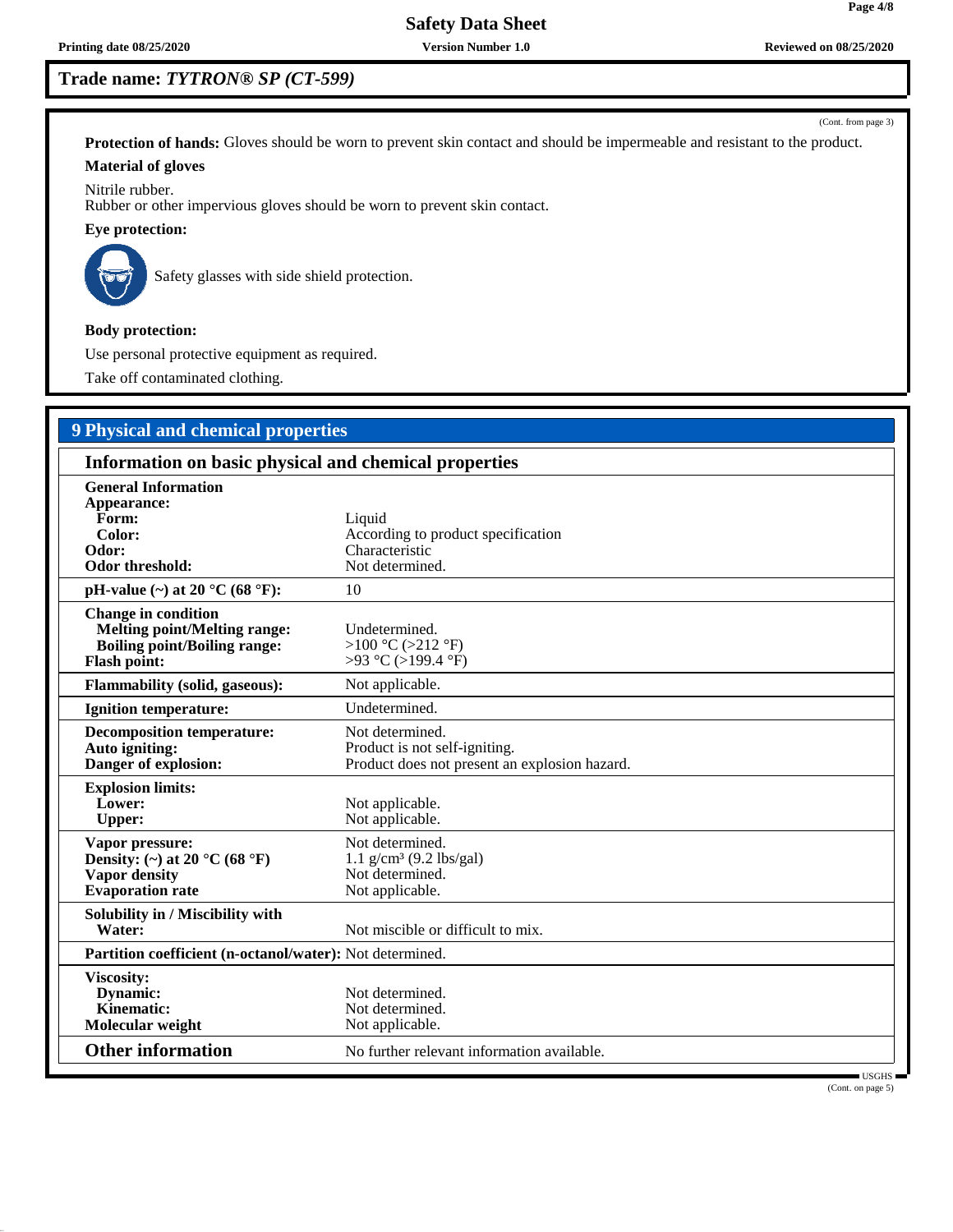(Cont. from page 4)

**Page 5/8**

# **10 Stability and reactivity**

#### **Reactivity**

Stable under normal conditions. No further relevant information available.

#### **Chemical stability**

**Thermal decomposition:** No decomposition if used according to specifications.

#### **Possibility of hazardous reactions**

No dangerous reactions known. No further relevant information available.

**Conditions to avoid** No further relevant information available.

**Incompatible materials:** No further relevant information available.

**Hazardous decomposition products:** Carbon monoxide and carbon dioxide

# **11 Toxicological information**

### **Information on toxicological effects**

**Acute toxicity:**

|                                                                  | LD/LC50 values relevant for classification: |                                                                                                                            |  |  |  |  |
|------------------------------------------------------------------|---------------------------------------------|----------------------------------------------------------------------------------------------------------------------------|--|--|--|--|
| 102-71-6 Triethanolamine                                         |                                             |                                                                                                                            |  |  |  |  |
| Oral                                                             | LD50                                        | $5,300$ mg/kg (guinea pig)                                                                                                 |  |  |  |  |
|                                                                  |                                             | $6,400$ mg/kg (rat - male)                                                                                                 |  |  |  |  |
| Dermal LD50                                                      |                                             | $>10,000$ mg/kg (rabbit)                                                                                                   |  |  |  |  |
|                                                                  |                                             | LC50, 96h $ 11,800 \text{ mg/l}$ (fish)                                                                                    |  |  |  |  |
|                                                                  | 14960-06-6 Sodium lauryliminodipropionate   |                                                                                                                            |  |  |  |  |
| Oral                                                             | LD50                                        | $51,900$ mg/kg (rat)                                                                                                       |  |  |  |  |
| Dermal LD50                                                      |                                             | $>10,000$ mg/kg (rabbit)                                                                                                   |  |  |  |  |
|                                                                  | 124-07-2 Octanoic acid                      |                                                                                                                            |  |  |  |  |
| Dermal LD50                                                      |                                             | $10,080$ mg/kg (rat)                                                                                                       |  |  |  |  |
|                                                                  | LD50                                        | $>5,000$ mg/kg (kan)                                                                                                       |  |  |  |  |
|                                                                  | <b>Primary irritant effect:</b>             |                                                                                                                            |  |  |  |  |
|                                                                  |                                             | on the skin: Causes skin irritation.                                                                                       |  |  |  |  |
|                                                                  |                                             | on the eye: Causes serious eye damage.                                                                                     |  |  |  |  |
|                                                                  |                                             | inhalation: No irritating effect expected                                                                                  |  |  |  |  |
|                                                                  |                                             | Additional toxicological information:                                                                                      |  |  |  |  |
|                                                                  | 102-71-6 Triethanolamine                    |                                                                                                                            |  |  |  |  |
|                                                                  |                                             | NOEC/NOEL 16 mg/l (crustaceans) (Chronic NOEC)                                                                             |  |  |  |  |
|                                                                  | <b>Carcinogenic categories</b>              |                                                                                                                            |  |  |  |  |
|                                                                  |                                             | <b>IARC</b> (International Agency for Research on Cancer) Human Carcinogenicity:                                           |  |  |  |  |
|                                                                  |                                             | Group 1- Positive, Group 2A- Probable, Group 2B- Possible, Group 3- Not Classifiable                                       |  |  |  |  |
|                                                                  | 102-71-6 Triethanolamine                    | 3                                                                                                                          |  |  |  |  |
|                                                                  |                                             | <b>NTP (National Toxicology Program)</b><br>K-Known to be carcinogenic, R-May reasonably be anticipated to be carcinogenic |  |  |  |  |
| None of the ingredients are listed.                              |                                             |                                                                                                                            |  |  |  |  |
| <b>OSHA-Ca (Occupational Safety &amp; Health Administration)</b> |                                             |                                                                                                                            |  |  |  |  |
| None of the ingredients are listed.                              |                                             |                                                                                                                            |  |  |  |  |
|                                                                  |                                             | $\blacksquare$ USGHS $\blacksquare$                                                                                        |  |  |  |  |

(Cont. on page 6)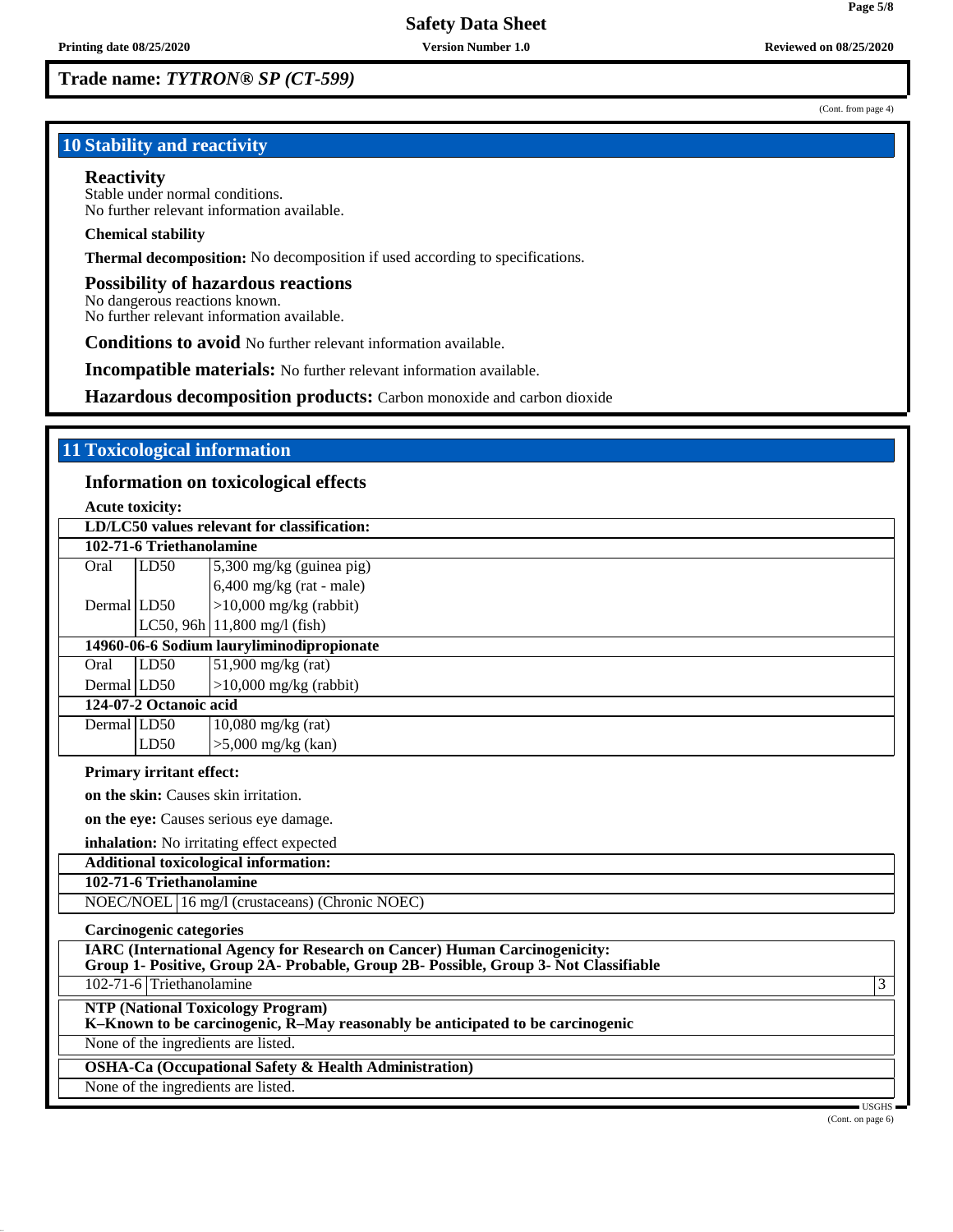(Cont. from page 5)

**Page 6/8**

# **12 Ecological information**

#### **Toxicity**

**Aquatic toxicity:**

**102-71-6 Triethanolamine**

EC50, 72h  $\vert$  512 mg/l (algae)

EC50, 48h 609.88 mg/l (daphnia magna)

**Persistence and degradability** No further relevant information available.

### **Behavior in environmental systems:**

**Bioaccumulative potential** No further relevant information available.

**Mobility in soil** No further relevant information available.

### **Additional ecological information:**

**General notes:** Must not reach bodies of water or drainage ditch undiluted or unneutralized.

### **Results of PBT and vPvB assessment**

**PBT:** Not applicable. **vPvB:** Not applicable.

### **Other adverse effects** No further relevant information available.

### **13 Disposal considerations**

### **Disposal methods:**

Consult all regulations (federal, state, provincial, local) or a qualified waste disposal firm when characterizing product for disposal. Dispose of waste in accordance with all applicable regulations.

#### **Recommendation:**



Must not be disposed of together with household garbage. Do not allow product to reach sewage system.

### **Uncleaned packagings:**

**Recommendation:** Dispose of contents/container in accordance with local/regional/national/international regulations.

| <b>14 Transport information</b>            |                 |                   |  |
|--------------------------------------------|-----------------|-------------------|--|
| <b>UN-Number</b><br>DOT, IMDG, IATA        | Not applicable. |                   |  |
| UN proper shipping name<br>DOT, IMDG, IATA | Not applicable. |                   |  |
| <b>Transport hazard class(es)</b>          |                 |                   |  |
| DOT, IMDG, IATA<br><b>Class</b>            | Not applicable. |                   |  |
| <b>Packing group</b><br>DOT, IMDG, IATA    | Not applicable. |                   |  |
| <b>Environmental hazards:</b>              | Not applicable. |                   |  |
|                                            |                 | (Cont. on page 7) |  |

USGHS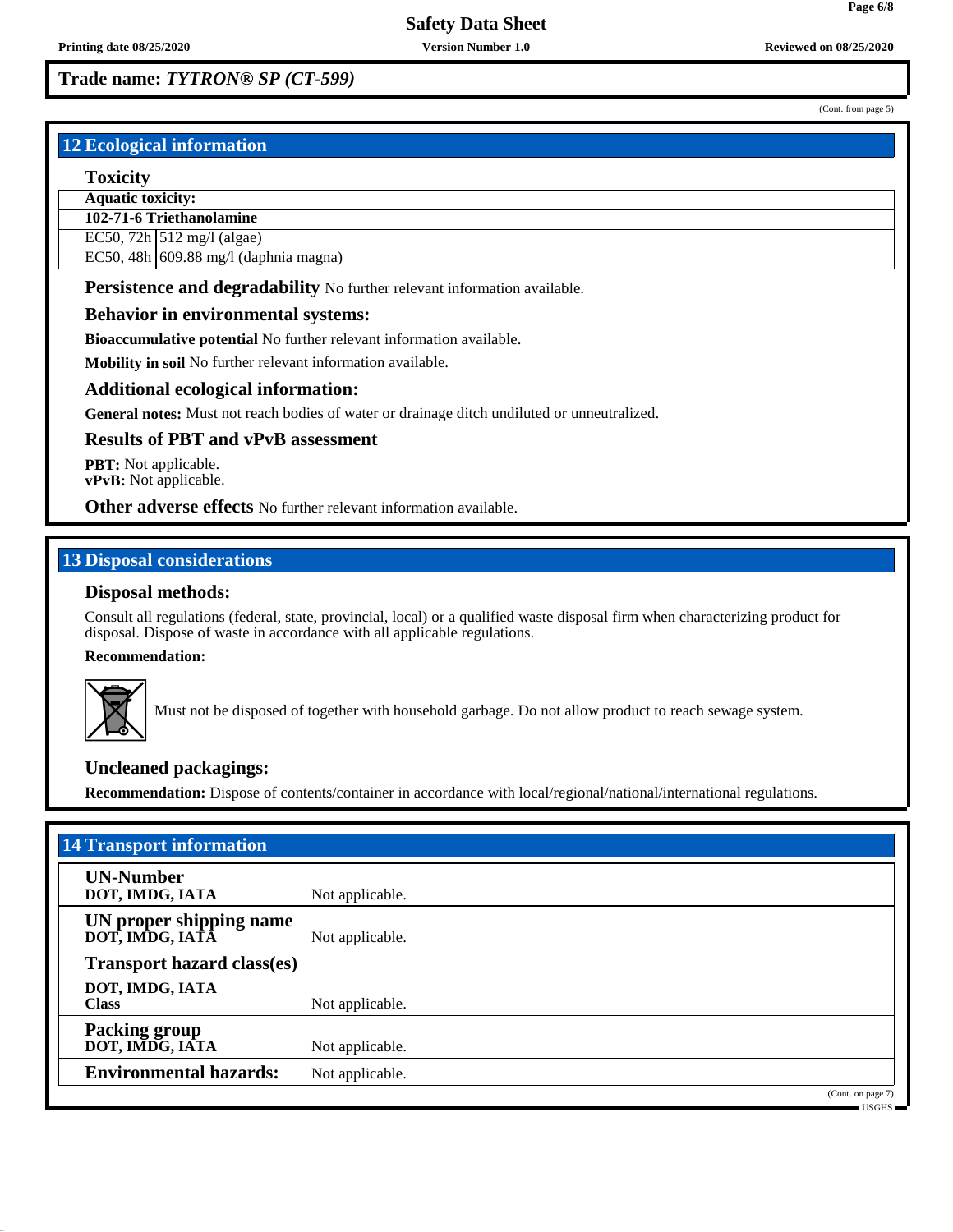# **Trade name:** *TYTRON® SP (CT-599)*

(Cont. from page 6)

**Page 7/8**

**Special precautions for user** Not applicable.

# **Transport/Additional information:**

**DOT**

Not Regulated.

# **15 Regulatory information**

**SARA (Superfund Amendments and Reauthorization Act)**

**Section 302/304 (extremely hazardous substances):**

None of the ingredients is listed.

**Section 313 Reportable Ingredients (Chemicals present below reporting threshold are exempt):**

None of the ingredients is listed.

**SARA Section 312/Tier I & II Hazard Categories:**

Health Hazard - Skin Corrosion or Irritation

Health Hazard - Serious eye damage or eye irritation

#### **North America Chemical Inventory Status**

**TSCA (Toxic Substances Control Act - United States):**

All ingredients are listed or exempt from listing unless otherwise noted below.

#### **CEPA (Canadian DSL):**

All ingredients are listed or exempt from listing unless otherwise noted below.

### **Right to Know Ingredient Disclosure:**

7732-18-5 Water 57-50-1 Sucrose

764-71-6 Octanoic acid, potassium salt

13040-18-1 Decanoate acid potassium salt

527-07-1 Sodium gluconate

**California Proposition 65: (Substances <0.1% unless noted in Section 3)**

**Chemicals known to cause cancer:**

Sodium o-phenylphenol

Formaldehyde acetaldehyde

Ethylene oxide

1,4-dioxane

**Chemicals known to cause reproductive toxicity for females:**

75-21-8 Ethylene oxide

**Chemicals known to cause reproductive toxicity for males:**

75-21-8 Ethylene oxide

**Chemicals known to cause developmental toxicity:**

67-56-1 Methanol

75-21-8 Ethylene oxide

**Carcinogenicity Categories**

**TLV-ACGIH (THE American Conference of Governmental Industrial Hygienists)**

**Human Carcinogen - A1 Confirmed, A2 Suspected, A3 Unknown Relevance, A4 Not Classifiable**

Sucrose A4

Triethanolamine and the state of the state of the state of the state of the state of the state of the state of the state of the state of the state of the state of the state of the state of the state of the state of the sta

**NIOSH-Cancer (National Institute for Occupational Safety and Health)**

None of the ingredients are listed.

(Cont. on page 8)